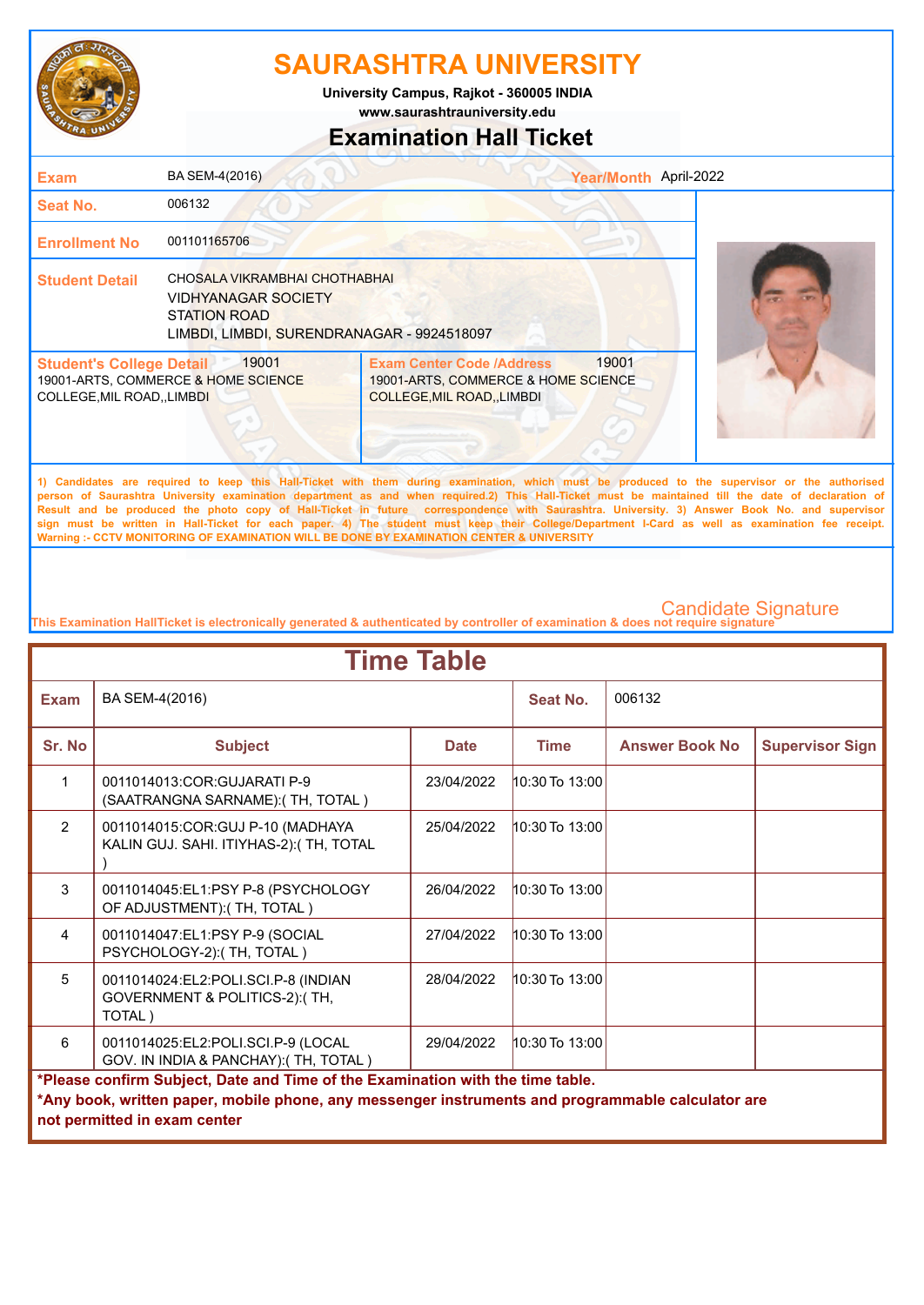

**www.saurashtrauniversity.edu University Campus, Rajkot - 360005 INDIA**

## **Examination Hall Ticket**

| <b>Exam</b>                                                    | BA SEM-4(2016)                                                                                         |                                                                                                               | Year/Month April-2022 |                                                                                                                                                                                                                                                                                                    |
|----------------------------------------------------------------|--------------------------------------------------------------------------------------------------------|---------------------------------------------------------------------------------------------------------------|-----------------------|----------------------------------------------------------------------------------------------------------------------------------------------------------------------------------------------------------------------------------------------------------------------------------------------------|
| Seat No.                                                       | 006133                                                                                                 |                                                                                                               |                       |                                                                                                                                                                                                                                                                                                    |
| <b>Enrollment No</b>                                           | 001101184208                                                                                           |                                                                                                               |                       |                                                                                                                                                                                                                                                                                                    |
| <b>Student Detail</b>                                          | PARMAR RONAKBEN NARANBHAI<br><b>VISHNU NAGAR SOCIETY</b><br>LIMBDI, LIMBDI, SURENDRANAGAR - 9737260583 |                                                                                                               |                       |                                                                                                                                                                                                                                                                                                    |
| <b>Student's College Detail</b><br>COLLEGE, MIL ROAD, , LIMBDI | 19001<br>19001-ARTS, COMMERCE & HOME SCIENCE                                                           | <b>Exam Center Code /Address</b><br>19001-ARTS, COMMERCE & HOME SCIENCE<br><b>COLLEGE, MIL ROAD, , LIMBDI</b> | 19001                 |                                                                                                                                                                                                                                                                                                    |
|                                                                |                                                                                                        |                                                                                                               |                       | 1) Candidates are required to keep this Hall-Ticket with them during examination, which must be produced to the supervisor or the authorised<br>nergen of Couraghtra University examination department as and whan required 2) This Unil Tighet must be mainteined till the date of dealeration of |

**person of Saurashtra University examination department as and when required.2) This Hall-Ticket must be maintained till the date of declaration of Result and be produced the photo copy of Hall-Ticket in future correspondence with Saurashtra. University. 3) Answer Book No. and supervisor sign must be written in Hall-Ticket for each paper. 4) The student must keep their College/Department I-Card as well as examination fee receipt. Warning :- CCTV MONITORING OF EXAMINATION WILL BE DONE BY EXAMINATION CENTER & UNIVERSITY**

**This Examination HallTicket is electronically generated & authenticated by controller of examination & does not require signature** 

| <b>Time Table</b>                                                                                 |                                                                                 |             |                    |                       |                        |  |
|---------------------------------------------------------------------------------------------------|---------------------------------------------------------------------------------|-------------|--------------------|-----------------------|------------------------|--|
| <b>Exam</b>                                                                                       | BA SEM-4(2016)                                                                  |             | Seat No.           | 006133                |                        |  |
| Sr. No                                                                                            | <b>Subject</b>                                                                  | <b>Date</b> | Time               | <b>Answer Book No</b> | <b>Supervisor Sign</b> |  |
|                                                                                                   | 0011014024:EL2:POLI.SCI.P-8 (INDIAN<br>GOVERNMENT & POLITICS-2): (TH.<br>TOTAL) | 28/04/2022  | $10:30$ To $13:00$ |                       |                        |  |
| $\mathcal{P}$                                                                                     | 0011014025:EL2:POLI.SCI.P-9 (LOCAL<br>GOV. IN INDIA & PANCHAY): (TH, TOTAL)     | 29/04/2022  | $10:30$ To $13:00$ |                       |                        |  |
| *Please confirm Subject, Date and Time of the Examination with the time table.                    |                                                                                 |             |                    |                       |                        |  |
| *Any book, written paper, mobile phone, any messenger instruments and programmable calculator are |                                                                                 |             |                    |                       |                        |  |
| not permitted in exam center                                                                      |                                                                                 |             |                    |                       |                        |  |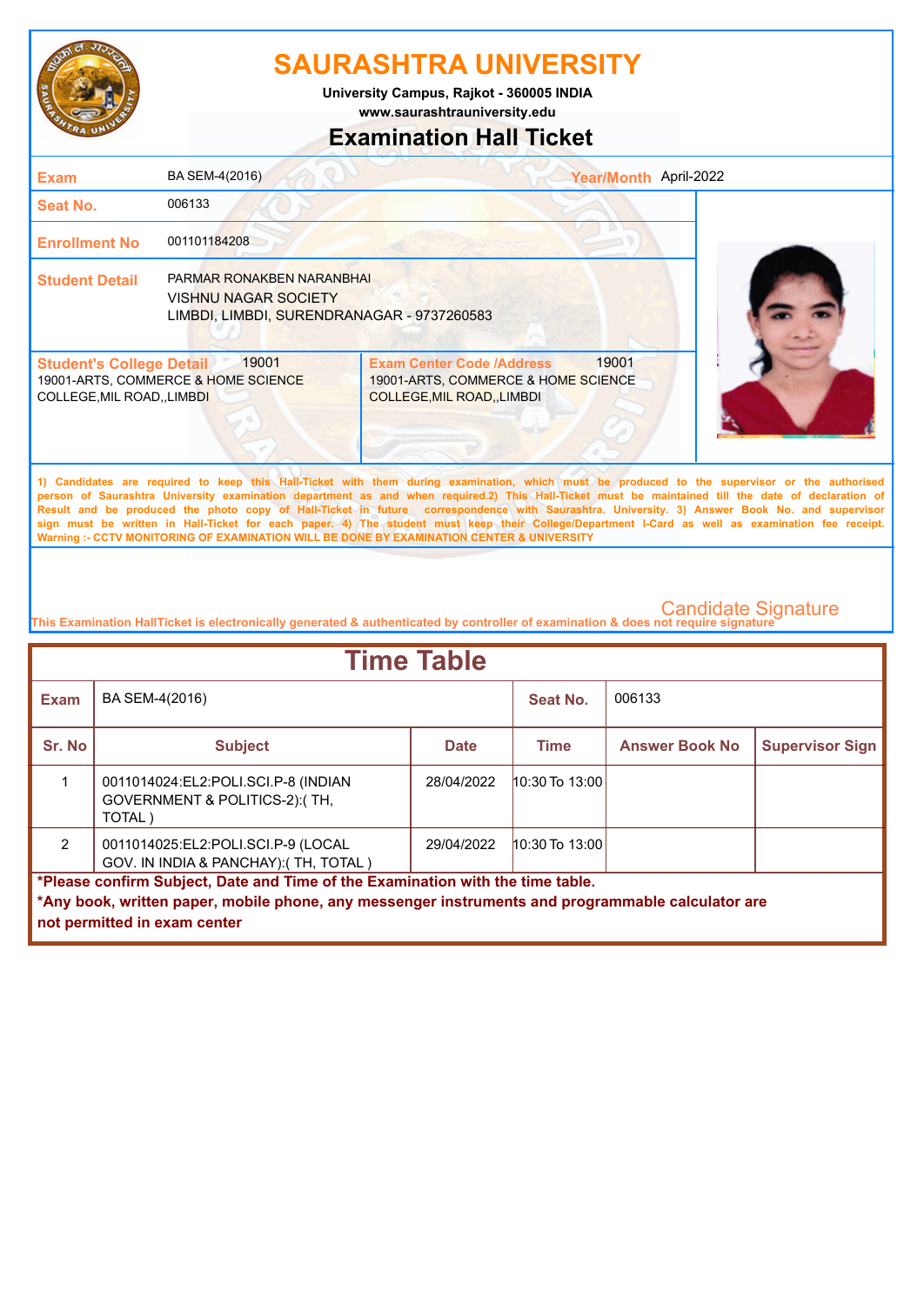

**www.saurashtrauniversity.edu University Campus, Rajkot - 360005 INDIA**

### **Examination Hall Ticket**

| <b>Exam</b>                                                    | BA SEM-4(2016)                                                                        |                                                                                                                                                                                                                                                                                                                                                                                                                                                                                                                                                                                                        | Year/Month April-2022 |
|----------------------------------------------------------------|---------------------------------------------------------------------------------------|--------------------------------------------------------------------------------------------------------------------------------------------------------------------------------------------------------------------------------------------------------------------------------------------------------------------------------------------------------------------------------------------------------------------------------------------------------------------------------------------------------------------------------------------------------------------------------------------------------|-----------------------|
| Seat No.                                                       | 006134                                                                                |                                                                                                                                                                                                                                                                                                                                                                                                                                                                                                                                                                                                        |                       |
| <b>Enrollment No</b>                                           | 001101165977                                                                          |                                                                                                                                                                                                                                                                                                                                                                                                                                                                                                                                                                                                        |                       |
| <b>Student Detail</b>                                          | PARMAR DHARMRAJSINH BALVANTSINH<br>VILL : PANSINA, LIMBDI, SURENDRANAGAR - 9558457857 |                                                                                                                                                                                                                                                                                                                                                                                                                                                                                                                                                                                                        |                       |
| <b>Student's College Detail</b><br>COLLEGE, MIL ROAD, , LIMBDI | 19001<br>19001-ARTS, COMMERCE & HOME SCIENCE                                          | 19001<br><b>Exam Center Code /Address</b><br>19001-ARTS, COMMERCE & HOME SCIENCE<br>COLLEGE, MIL ROAD, , LIMBDI                                                                                                                                                                                                                                                                                                                                                                                                                                                                                        |                       |
|                                                                |                                                                                       | 1) Candidates are required to keep this Hall-Ticket with them during examination, which must be produced to the supervisor or the authorised<br>person of Saurashtra University examination department as and when required.2) This Hall-Ticket must be maintained till the date of declaration of<br>Result and be produced the photo copy of Hall-Ticket in future correspondence with Saurashtra. University. 3) Answer Book No. and supervisor<br>sign must be written in Hall-Ticket for each paper. 4) The student must keep their College/Department I-Card as well as examination fee receipt. |                       |

**This Examination HallTicket is electronically generated & authenticated by controller of examination & does not require signature** 

**Warning :- CCTV MONITORING OF EXAMINATION WILL BE DONE BY EXAMINATION CENTER & UNIVERSITY**

| <b>Time Table</b>                                                                                                                                                                                                   |                                                                                              |             |                    |                       |                        |  |
|---------------------------------------------------------------------------------------------------------------------------------------------------------------------------------------------------------------------|----------------------------------------------------------------------------------------------|-------------|--------------------|-----------------------|------------------------|--|
| <b>Exam</b>                                                                                                                                                                                                         | BA SEM-4(2016)                                                                               |             | Seat No.           | 006134                |                        |  |
| Sr. No                                                                                                                                                                                                              | <b>Subject</b>                                                                               | <b>Date</b> | Time               | <b>Answer Book No</b> | <b>Supervisor Sign</b> |  |
|                                                                                                                                                                                                                     | 0011014024: EL2: POLI.SCI. P-8 (INDIAN<br>GOVERNMENT & POLITICS-2):(INT, TH,<br><b>TOTAL</b> | 28/04/2022  | $10:30$ To $13:00$ |                       |                        |  |
| *Please confirm Subject, Date and Time of the Examination with the time table.<br>*Any book, written paper, mobile phone, any messenger instruments and programmable calculator are<br>not permitted in exam center |                                                                                              |             |                    |                       |                        |  |